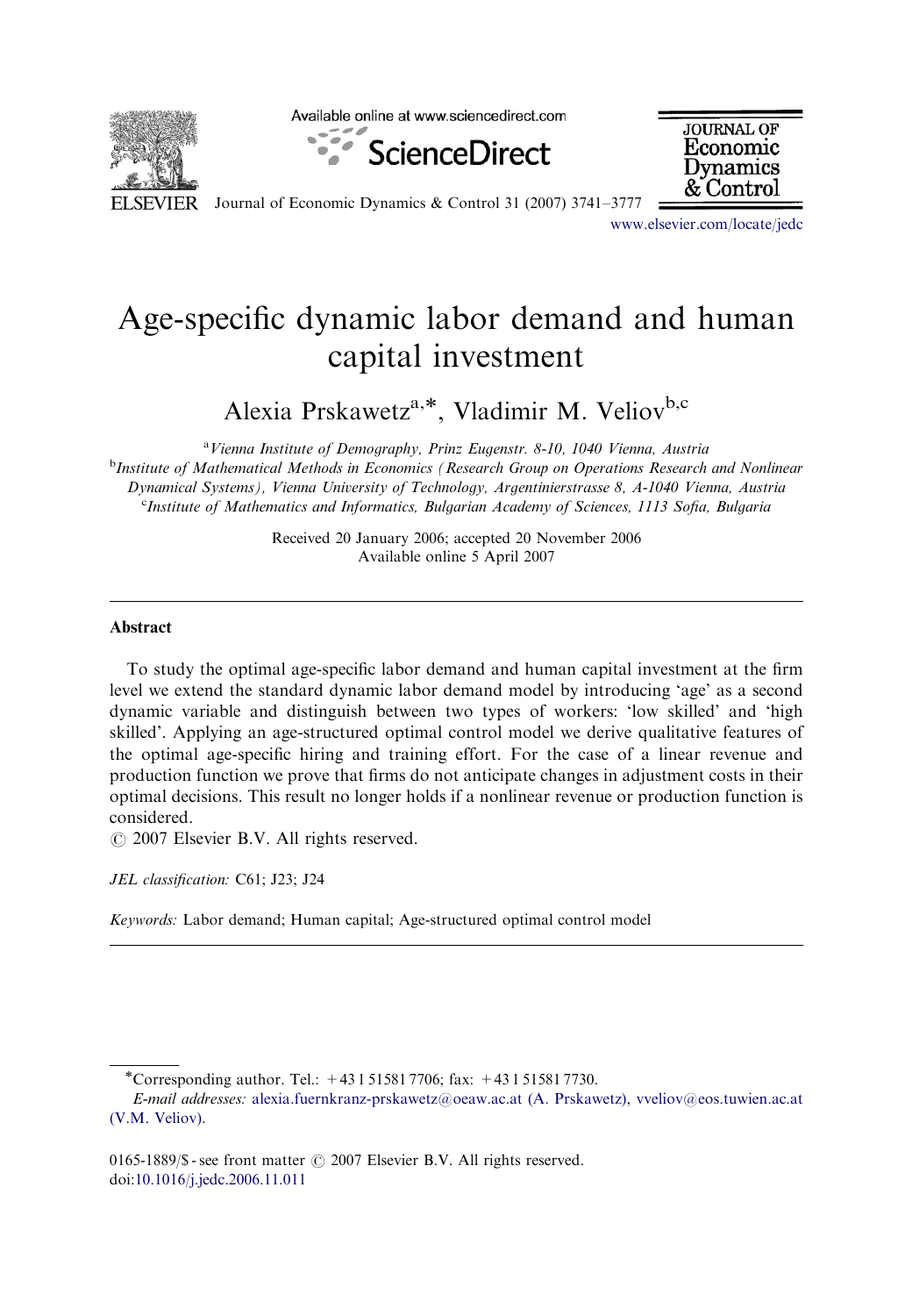## 1. Introduction

The balance among the age groups in the labor force is expected to change markedly over the next decades. In the majority of industrialized countries we will have a shift of the age distribution of the labor force to older ages. The changes in the age distribution of the workforce and their implications for labor market outcomes such as wages and unemployment have been extensively studied at the macro-level (e.g., [Bloom et al., 1987; Korenman and Neumark, 2000; Welch, 1979](#page--1-0)). Imperfect substitutability of workers at different ages together with increasing demand for educated workers and technological progress are key factors explaining the relation between demographic change and labor market outcomes.

To understand the process of employment changes that result from shifts in the age structure of the workforce, it is important to move to the firm level. The question is then how firms will react in their hiring and firing strategy to the expected change of the labor supply that is caused by demographic change. Adjustments of the workforce will entail costs and it is the shape of these costs that determines the dynamics of employment changes (hiring and firing strategy) at the firm level. Hiring costs essentially account for recruitment (advertising, searching, screening) and initial training costs, while firing costs essentially consist in severance payments, administrative constraints and possible reorganization costs. A growing literature exists that empirically tests the shape of the adjustment costs (distinguishing between fixed and variable costs, symmetric and asymmetric costs, cf. [Hamermesh, 1989;](#page--1-0) [Hamermesh and Pfann, 1996\)](#page--1-0) that underlie observed employment changes.<sup>1</sup> Adjustment costs also reflect differences in regulatory frameworks in the labor market. Various studies have shown that hiring costs exceed separation costs in America while the opposite holds for most European countries. As argued in [Kraft](#page--1-0) [\(1997\)](#page--1-0), high labor regulations in the EU countries put pressure on firing costs, while hiring costs are higher in the US due to investment into initial firm-specific skills. $2$ 

So far the dependence of adjustment costs on age has been neglected. Yet evidence from the management literature indicates that older and younger workers do exhibit different attributes. For a short summary of this literature, see [Guest and Shacklock](#page--1-0) [\(2005\)](#page--1-0) and [Skirbekk \(2005\).](#page--1-0) For example, employers report that younger workers tend to have better physical strength and endurance, vision, hearing, cognitive processing, intellectual capital and adaptability. While older workers are perceived as having better people management skills, judgment that depends on experience, reliability/dependability, loyalty and attendance. These differences suggest differences by age for the initial training costs that are part of the hiring costs. Moreover firing costs increase with age, tenure and wage. Further arguments for the dependence of adjustment costs on age can be found in the search-matching models

<sup>&</sup>lt;sup>1</sup>It has been shown that convex adjustment costs lead to gradual employment changes, while non-convex adjustment costs may lead to instantaneous labor adjustments. <sup>2</sup>

<sup>&</sup>lt;sup>2</sup>[Wasmer \(2003\)](#page--1-0) studies the relation between labor market regulations and human capital investment and offers an explanation why Europeans are more likely to invest in firm-specific human capital while Americans are more likely to invest in general human capital.